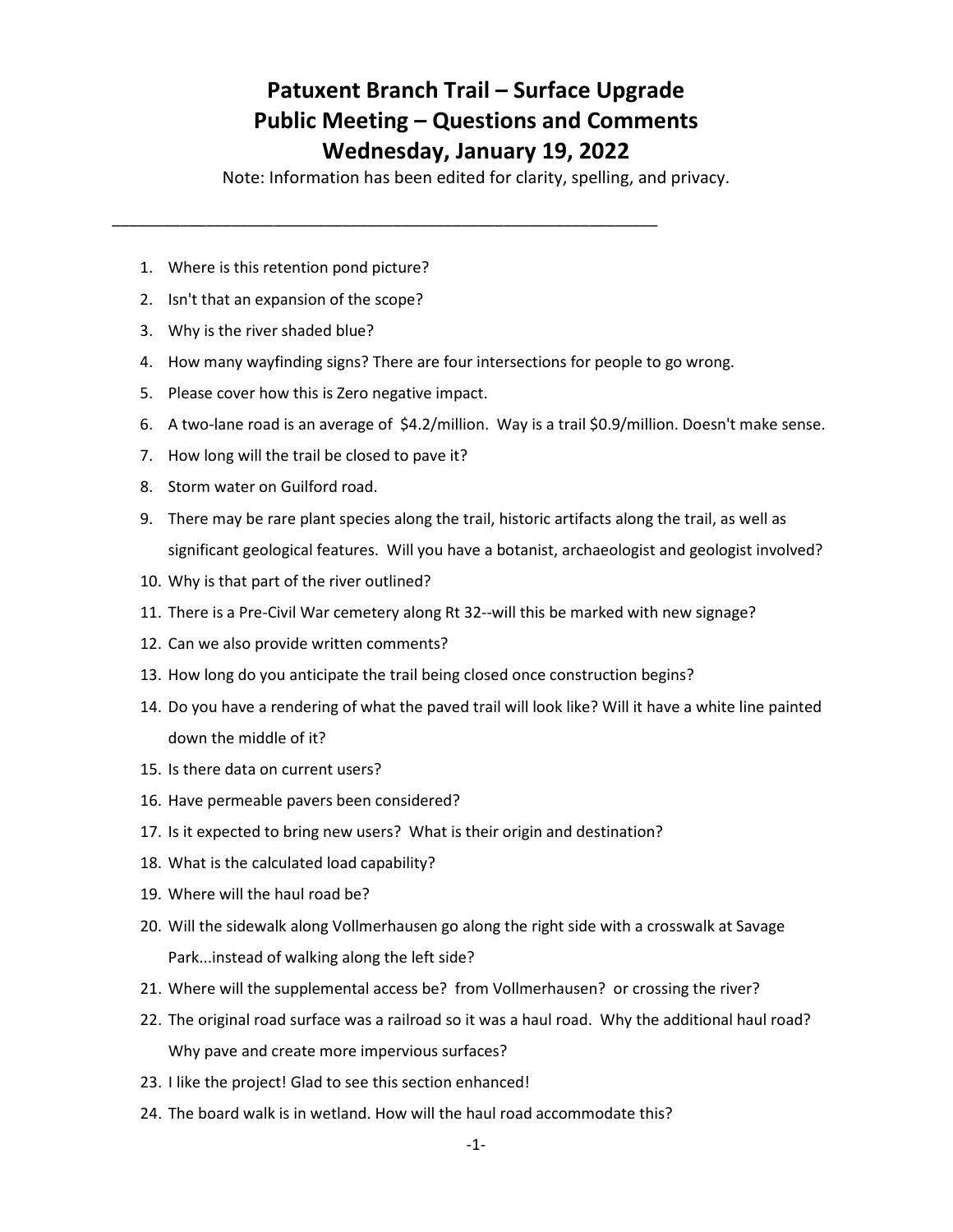- 25. Widening this trail to almost 14' doesn't seem to be a lower impact approach. It seems akin to paving a superhighway through a more natural stretch of forest trail and along the river. Is there no way to reduce the paving width to reflect the unique environment of this area? Even other areas of more 'Columbia proper' don't have 10+' wide paved paths!
- 26. Can the trail be utilized during construction or will it be shut down?
- 27. Can't you improve drainage without paving the trail?
- 28. How long will the trail be closed to pave it?
- 29. Some bicyclists have little regard for walker safety so is there any consideration for separate sides of the path for bicyclists and walkers.
- 30. During construction, you may find artifacts. There are granite and gabbro "samples" along the way, including many pieces of granite with drill marks. Will you please save and relocate them? We would like to see any reports done indicating this is simply a disturbed area with no significant plant or historic findings. We already have reports of a rare plant along the trail. Please don't discount the findings of the local community. Thank you.
- 31. Do you have a rendering of what the paved trail will look like? Will it have a white line painted down the middle of it?
- 32. We love the natural trail. However, I understand the rational for paving it. By chance are their plans to pave or change Wincopin trail or savage natural trails?
- 33. Are there data on current users? Is the project expected to bring new users, what it there destination and origin?
- 34. where will the water be diverted to, how will the water cross the trail?
- 35. I agree with placement of drilled granite. Thanks.
- 36. Looking forward to not cycling through mud...thank you for your work
- 37. is there any impact, diversion, od retention of the river during construction?
- 38. NO MARKING!
- 39. Paving this trail will make it a much faster path, as road bikers will use it as a cross over from Vollmerhausen to Guilford. Painting the lines is necessary for safety.
- 40. DO NOT CHANGE THE NATURAL TRAIL
- 41. Where is an example of a current fiberglass bridge in the county?
- 42. What if grant funding isn't obtained? What will happen to this project?
- 43. Is pervious pavement considered?
- 44. How far up Vollmerhausen Road will the revised trail head enter the road?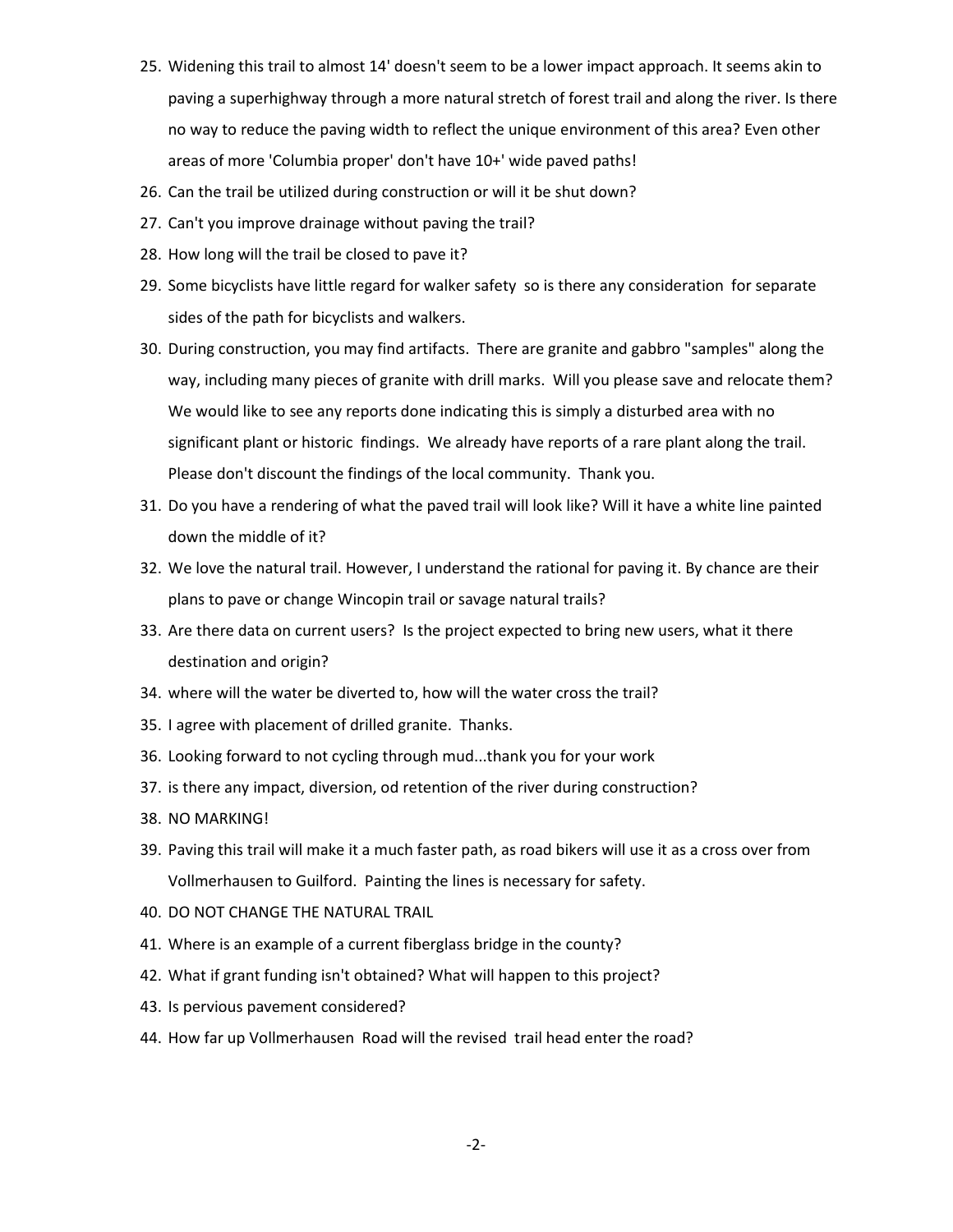- 45. Thank you for taking the time to have this meeting, presenting the plans to date, and taking questions and providing answers. I am also glad that you are having additional public opportunities for folks to learn more and offer suggestions.
- 46. Not a question, but DO NOT paint a line down the trail. The unpaved part of the trail is the prettiest part of the PBT, and paving it with black asphalt will be bad enough. If I had my druthers, it wouldn't be paved at all
- 47. Glad you are showing a bike lane along Vollmerhausen! Other traffic calming efforts are like a suicide squeeze for bicyclists.
- 48. What does the EIS say?
- 49. Are you aware of existing water or sewer lines beneath surface? I believe 10 years ago the path was disrupted for new water lines.
- 50. How is the steep part near the retention pond going to be?
- 51. Widening this trail to almost 14' doesn't seem to be a lower impact approach, it seems akin to paving a superhighway through a more natural stretch of forest trail and along the river. Is there no way to reduce the paving width to reflect the unique environment of this area? Even other areas of more 'Columbia proper' don't have 10+' wide paved paths!
- 52. Will additional parking be planned?
- 53. What time is the race on Feb 6th when you will be there?
- 54. Please keep the bridge open as much as possible. It is a vital connection to the trail system. I vote the asphalt for the trail. It is a muddy mess impact the rest of the area.
- 55. This applies to a bit more than just this trail, but does the county have a plan for e-bikes and controlling the speed on the paved trails?
- 56. How will the public have access to the designs for our review?
- 57. Unfortunate that this huge expense could not be used to create new trails, like a paved one on the other side of the river and leave this part natural. Well used as is.
- 58. What kinds of historic markers will be put up and where?
- 59. Understand the design in conceptual now, progress & final drawing review.
- 60. The grade up Vollmerhausen is about 12%.
- 61. Recreational uses are economic drivers too. I just ran down the PBT (Patuxent Branch Trail) with friends to get croissants at Savage Mill on Sunday.
- 62. Does the race organizer know you will be at the race on Feb 6?
- 63. Can you give an example of any locations on other trails/elsewhere on the trail with similar fiberglass bridges (just curious about aesthetics)?
- 64. Will adding the median island on Vollmerhausen narrow or eliminate the bike lanes?